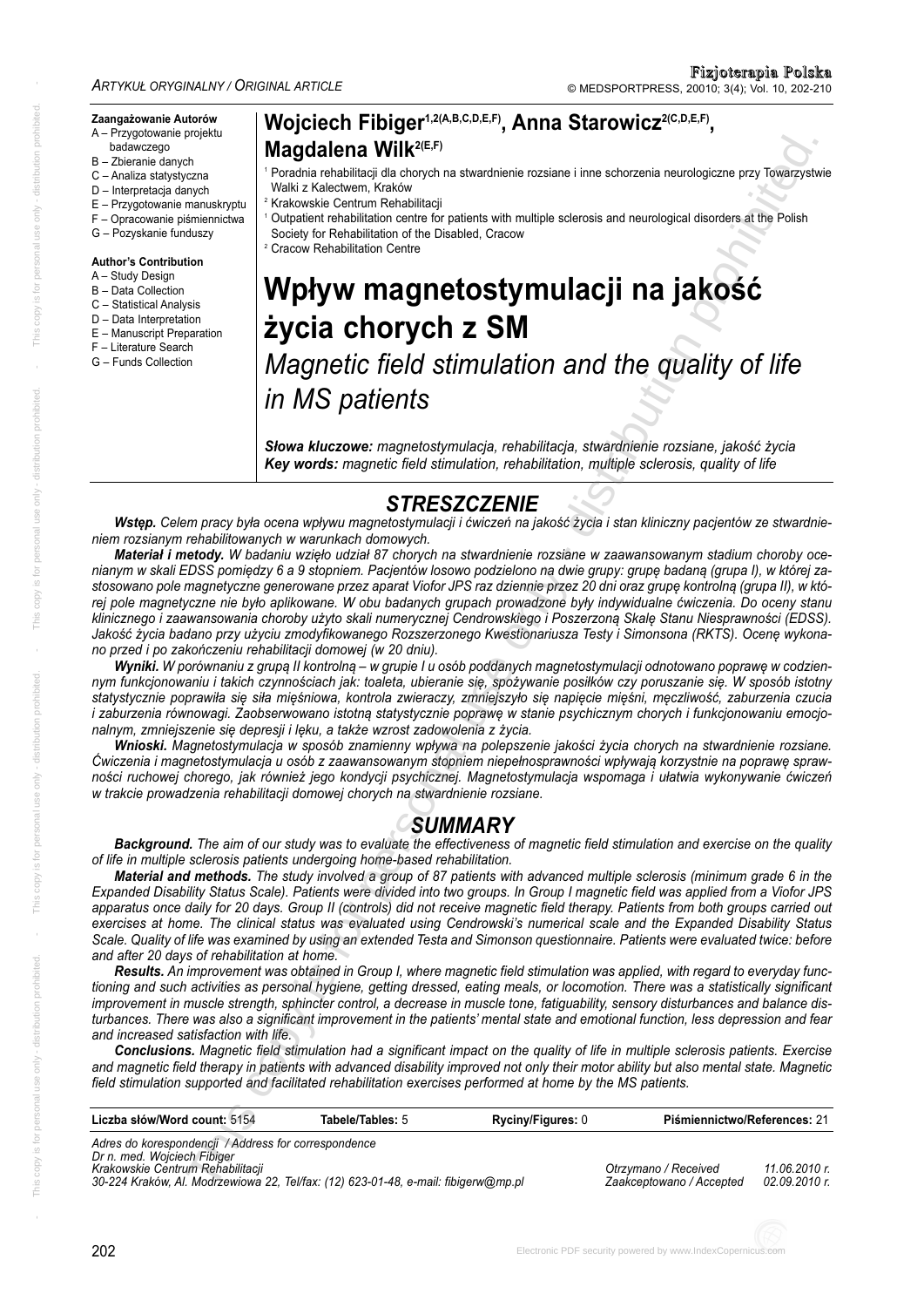Stwardnienie rozsiane jest jedną z najczęściej występujących przewlekłych chorób ośrodkowego układu nerwowego (częstość zachorowania w Polsce 20-60 osób na 100 tysięcy) [1]. Choroba ta ujawnia się u ludzi młodych, w najbardziej produktywnych latach ich życia, w których realizują się zawodowo, kształcą się, zakładają rodziny czy wychowują dzieci. Schorzenie to często niweczy powyższe plany lub znacznie je ogranicza. Charakteryzuje się postępującym przebiegiem oraz zróżnicowanymi objawami neurologicznymi. Etiologia choroby nie jest jednoznacznie poznana. Przyjmuje się, że na jej wystąpienie wpływa co najmniej kilka czynników: zakażenie wirusem, skłonność osobnicza, reakcja autoimmunologiczna, jak również czynniki egzogenne np. odżywianie, nasłonecznienie [1].

Patogeneza stwardnienia rozsianego polega na niszczeniu mieliny przez cytokoniny wydzielane przez komórki wy stępujące w stanach zapalnych (limfocyty T, plazmocyty, makrofagi). Degeneracji ulegają osłonki mielinowe prowadząc do uszkodzenia włókien nerwowych w różnych miejscach układu nerwowego. Wieloogniskowość zmian w ośrodkowym układzie nerwowym powoduje występowanie różnorodnych objawów choroby, które można podzielić na te związane z demielinizacją i utratą aksonów (porażenia/niedowłady, zaburzenia ostrości wzroku, podwójne widzenie, zaburzenia równowagi, ataksja, zaburzenia połykania, uszkodzenia nerwów czaszkowych) oraz objawy związane prawdopodobnie z uwalnianiem wolnych rodników, cytokinin (uczucie ogólnego osłabienia, męczliwość, złe samopoczucie, depresja, chwiejność nastroju, apatia oraz upośledzenie sprawności intelektualnej) [1].

Ze względu na różnorodność objawów wyodrębniono na stępujące postacie kliniczne choroby: postać rdzeniową – najczęstszą, w której występuje uszkodzenie dróg korowo-rdzeniowych i sznurów tylnych, postać móżdżkową, najrzadziej spotykaną postać mózgową oraz postacie mieszane. Ze względu na przebieg choroby wyróżnia się postać: rzutowo remisyjną, wtórnie postępującą, pierwotnie postępującą oraz postępującą rzutami [1].

Rozpoznanie stwardnienia rozsianego jest trudne z uwagi na zmienną naturę schorzenia, różnorodność występujących objawów i brak specyficznego testu diagnostycznego dla tego schorzenia. Diagnoza oparta jest na wywiadzie, badaniu neurologicznym, jak i na badaniach laboratoryjnych (magnetyczny rezonans jądrowy, punkcja mózgowo-rdzeniowa, potencjały wywołane) odgrywających znaczącą rolę dla potwierdzenia rozpoznania [1].

Do oceny stopnia zaawan sowania przebiegu stwardnienia rozsianego opracowano szereg punktowych skal ocen takich jak: Rozszerzona Skala Stanu Niesprawności (Expanded Disability Status Scale – EDSS), punktacja Neurologiczna lub skala Scripps'a, Skala Ostrości Schorzenia (Illness Severity Scale), Skrócony Zapis Niesprawności w Stwardnieniu Rozsianym (Minimal Record for Disability in Multiple Sclerosis), skala Numeryczna Cendrowskiego [1-3].

Współczesne leczenie stwardnienia rozsianego obejmuje leczenie farmakologiczne i rehabilitacyjne uwzględniając świeży rzut choroby, postępowanie objawowe i mody fikujące przebieg choroby.

#### **BACKGROUND**

Multiple sclerosis is one of the most common chronic diseases of the central nervous system (with a prevalence of 20-60 per 100,000 population in Poland) [1]. Disease onset usually occurs in youth, in the most productive years of the patients' lives, the time of career development, education, starting a family and raising children, often thwarting or severely limiting such plans. Its characteristic features are progressive course and diverse neurological symptoms. The aetiology is not fully understood, but it is assumed that the disease is brought about by a combina tion of several factors: viral infection, personal predisposition, autoimmune response, and external factors such as nutrition or solar exposure [1].

The pathogenesis of multiple sclerosis involves damage to myelin induced by cytokines secreted by inflammatory cells (T cells, plasmocytes, macrophages). Myelin sheaths degenerate, which leads to damage to nerve fibres at different sites in the nervous system. With the multifocal character of the CNS lesions, the symptoms are diverse and can be classified into demyelination- and axon lossinduced (paralyses/pareses, blurred vision, diplopia, balance disturbances, ataxia, impaired swallowing, cranial nerve damage) and those probably connected with the production of free radicals and cytokines (asthenia, fatiguability, malaise, depression, emotional lability, apathy and impaired intellectual capacity) [1]. examele air and the material is the not of the not of the material consistent in the material is for personal user and the material is the material is the material is the material is the material of the material is the mat

Ease, the following clinical forms of MS have been distinguished: spinal, which is most frequent and associated with damage to corticospinal tracts and posterior cords; cerebellar; cerebral, which is the least common; and mixed forms. As far as the course of the disease is concerned, the following subtypes have been defined: relapsing remitting, secondary progressive, primary progressive and progressive relapsing [1].

Diagnosis of MS poses difficulties due to the variable nature of the disease, diverse symptoms and lack of a specific diagnostic test. It is based on history, neurological examination and laboratory tests (MRI, cerebrospinal puncture, evoked potentials) which are crucial in confirming the diagnosis [1].

A number of scoring systems have been devised to assess MS progression, e.g. Expanded Disability Status Scale (EDSS), Scripps' Neurological Rating Scale (NRS), Illness Severity Scale (ISS), Minimal Record for Disability in Multiple Sclerosis (MRDMS), and Cendrowski's numerical scale [1-3].

Present-day treatments of MS comprise pharmacological therapy and rehabilitation, which takes into account new disease flare-ups, symptomatic treatments and dise ase-modifying therapies.

The primary aim of the therapy is to maintain the patients' physical fitness as long as possible and to prevent complications resulting from the dysfunctions present. Ne vertheless, it should be noted that the treatment is tailored to suit the patient's individual needs, their complaints, dysfunctions and well-being. Its mainstay is rehabilitation in line with the Polish Rehabilitation Model, i.e. comprehensive, universal and early. Rehabilitating exercises improve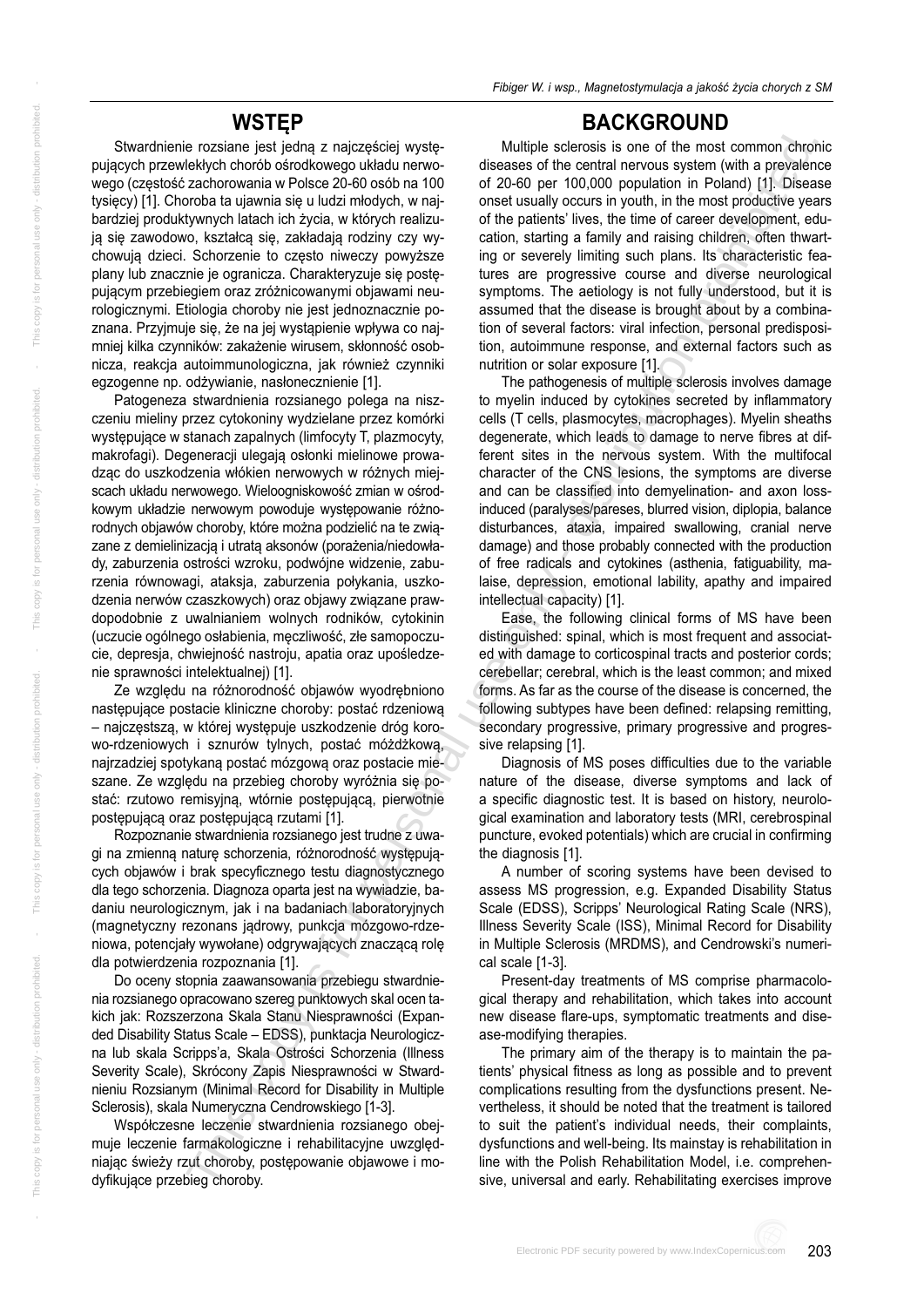Celem leczenia jest przede wszystkim jak najdłuższe utrzymanie sprawności chorego i zapobieganie powikłaniom związanym z występującymi dysfunkcjami. Przy czym należy zaznaczyć, że jest to leczenie indywidualnie dostosowane do konkretnego pacjenta, jego dolegliwości, dysfunkcji i samopoczucia. Pierwsze miejsce zajmuje tu rehabilitacja prowadzona według Polskiego Modelu Rehabilitacji, a więc w oparciu o komplek sowość, powszechność, ciągłość i wczesność działań. Stosowanie ćwiczeń leczniczych umożliwia uzyskanie poprawy w zakresie wybranych funkcji głównie poprzez proces kompensacji, zapobiega wtórnym zmianom szczególnie w postaci przykurczów mięśni i ograniczeń ru cho mości stawów oraz powikłaniom układów krążenia, oddychania, moczowego i pokarmowego. Wpływa również na poprawę samopoczucia pacienta [4].

Uzupełnieniem ćwiczeń leczniczych jest fizykoterapia. Wśród stosowanych zabiegów fizykalnych w ostatnim czasie dużą uwagę poświęca się oddziaływaniu pulsującego pola magnetycznego na stwardnienie rozsiane. Pulsujące pole magnetyczne niskiej częstotliwości podzielono w zależności od fizycznych parametrów pola magnetycznego na magnetoterapię i magnetostymulację. W magnetoterapii wykorzystuje się pola o częstotliwości <100 Hz i indukcji od 1 mT do 20 mT. Natomiast w magnetostymulacji stosuje się zmienne pole magnetyczne o niskich wartościach indukcji magnetycznej od 1 pT do 100 μT, średnio 30-70 μT zbliżone parametrami do pola magnetycznego Ziemi i charakteryzujące się czę stotliwością od kilku do 3000 Hz [5-8].

Celem pracy była ocena wpływu magnetostymulacji i ćwiczeń na jakość życia i stan kliniczny pacjentów ze stwardnieniem rozsianym rehabilitowanych w domu.

## **MA TE RIAŁ I ME TO DY**

Badanie przeprowadzono w latach 2001-2004 wśród pacjentów poradni dla chorych na stwardnienie rozsiane w Krakowie, prowadzącej rehabilitację w warunkach domowych, a działającej przy Towarzystwie Walki z Kalectwem.

Pacjentów losowo podzielono na dwie grupy: badaną (grupa I) oraz kontrolną (grupa II) wykorzystując metodę podwójnej ślepej próby. Grupa badana I liczyła 53 osoby, a grupa kontrolna II 34 osoby. W grupie I zastosowano pole ma gnetyczne generowane przez aparat Viofor JPS według programu M2P3 i 6 stopniu amplitudy impulsu raz dziennie po 12 minut, przez 20 dni. W grupie II kontrolnej pole magnetyczne nie było aplikowane (efekt placebo). W obu badanych grupach prowadzone były indywidualne ćwiczenia trwające około 30 minut dziennie, dobrane w zależności od stanu klinicznego i możliwości chorego oraz tak, aby nie powodowały zmęczenia. W badaniu wzięli udział tylko chorzy z wieloletnim przebiegiem choroby i klinicznie pewnym stwardnieniem rozsianym, w zaawan sowanym stadium choroby ocenianym w skali EDDS pomiędzy 6 a 9 stopniem, którzy dotych czas nie korzy stali z terapii polem magnetycznym i wyrazili zgodę na udział w badaniu.

Do magnetostymulacji zastosowano urządzenie polskiej produkcji Viofor JPS składające się z generatora pól magnetycznych i aplikatora w postaci maty wytwarzającego niejednorodne pole magnetyczne o częstotliwościach impulsów mieszczących się w przedziale 180-195 Hz i kształ-

individual functions, mainly by compensation, prevent secondary changes, particularly in the form of muscle contractures and limitation of joint mobility range, and cardiovascular, respiratory, urinary and gastrointestinal complications. Rehabilitation also has a positive effect on the patients' well-being [4].

Therapeutic exercises are supplemented with physical therapy procedures, one of which is the use of pulsed magnetic field. Its effect on MS has recently been enjoying a lot of interest. Procedures involving pulsed magnetic fields of low frequency are divided, according to its physical parameters, into magnetic field therapy and stimulation. The former utilizes field frequencies <100 Hz and induction values between 1 mT and 20 mT, whereas the latter uses variable magnetic fields of low magnetic induction values (1pT to 100  $\mu$ T), with a mean of 30-70  $\mu$ T, which is similar to the parameters of the magnetic field of the Earth, and frequencies from a few to 3000 Hz [5-8].

The aim of the present study was to evaluate the effectiveness of magnetic field stimulation and exercise on the quality of life and clinical status of multiple sclerosis patients undergoing home-based rehabilitation.

## **MATERIAL AND METHODS**

The study was conducted in 2001-2004 and involved patients of the MS outpatient clinic in Cracow affiliated with the Polish Society of Rehabilitation of the Disabled, providing rehabilitation at home.

The MS patients were randomised into two groups: the experimental group (Group I), comprising 53 patients, and 34 controls (Group II), in this double-blind study. In Group I magnetic field was applied from a Viofor JSP apparatus (M2P3 programme, amplitude grade VI) during 12-minute sessions once daily for 20 days. The controls did not receive magnetic field therapy (placebo effect). Patients from both groups exercised at home for 30 minutes daily. The exercises were tailored to suit the clinical status and capabilities of individual subjects and also aimed to avoid fatigue. The study involved only patients with clinically confirmed MS, a long history of the disease, in a much advanced stage as assessed with the EDSS (score of 6-9) and who had not undergone magnetic field therapy and had given their consent to participate in the study. ENDE CONFORT SURVEY (2013) and the conformation profile of the state interest only of the main of the bistribution profile of the state interest only of the state interest only of the state interest only of the state inte

Magnetic field stimulation was applied with a Polishmade Viofor JPS apparatus, consisting of a magnetic field generator and a mat applicator emitting a ball-shaped heterogeneous 180–195 Hz magnetic field which produces the following effects in the body: ion cyclotron resonance, magneto mechanical and electrodynamic effects with the maximum induction on the mat surface of 45 μT. Since

204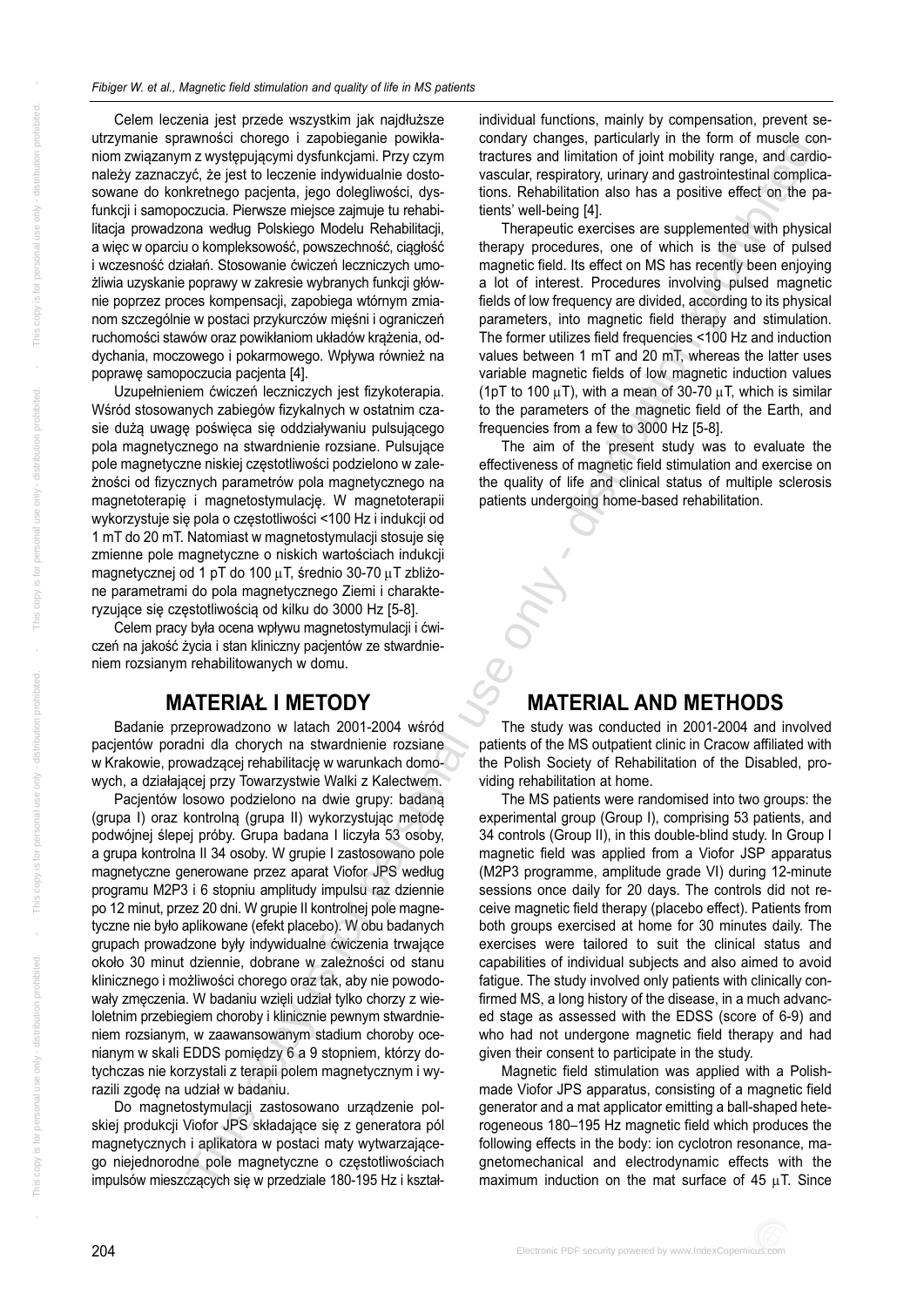cie zbliżonym do piłokształtnego, odpowiedzialnym za wystąpienie w organiźmie: jonowego rezonansu cyklotronowego, efektu magnetomechanicznego i elektrodynamicznego, przy mak sy malnej wartość indukcji na powierzchni maty wynoszącej 45  $\mu$ T. Ze względu na rozmieszczenie w macie 3 par cewek elektromagnetycznych o różnej ilości zwojów, w okolicy kończyn dolnych wytwarzane jest najsilniejsze pole magnetyczne, natomiast w górnej części maty – pole najsłabsze. W badaniu, celem uzyskania jednorodnego pola magnetycznego, wykorzystano dwie maty (na jednej chory leżał a drugą był przykryty).

Stan kliniczny i zaawan sowania choroby był oceniany za pomocą Rozszerzonej Skali Stanu Niesprawności – EDDS [4], skali numerycznej Cendrowskiego [1], a jakość życia szacowano za pomocą zmodyfikowanego Rozszerzonego Kwestionariusza Testy i Simonsa (RKTS) [2,9]. Ocenę wykonano przed i po zakończeniu rehabilitacji domowej (w 20 dniu).

Skala numeryczna Cendrowskiego pozwala na wnikliwą ocenę stanu klinicznego i nasilenia objawów stwardnienie rozsianego. Pozwala ocenić następujące objawy: piramidowe, ataksję, zaburzenie czucia powierzchownego i głębokiego, ostrość wzroku, niedowłady okoruchowe, oczopoląs, uszkodzenie nerwu V, VII, VIII, dyzartrię, dysfagię, zmiany psychiczne, zaburzenia funkcji pęcherza i jelita grubego [1].

Kwestionariusz Testy i Simonsona (RKTS) zawiera 42 pytania oceniane w skali od 1 do 6 punktów, uporządkowane w 7 grup dotyczących kolejno: oceny ograniczeń codziennego życia, objawów choroby, stanu emocjonalnego, odczuwania radości życia, zadowolenia z życia rodzinnego, pracy oraz aktywności społecznej i statusu ekonomicznego chorego. Przy czym w kwestionariuszu pominięto pytania na temat pracy ze względu na zawan sowany stan choroby (wszyscy chorzy nie pracowali) [2,9].

Uzyskane wyniki badań poddano analizie statystycznej za pomocą testu t-Studenta wykorzy stując program Statistica PL, firmy StatSoft ver. 6.0.

#### **WYNIKI**

W badaniu wzięło udział 87 pacjentów ze stwardnieniem rozsianym (63 kobiety i 24 mężczyzn). Grupa I liczyła 53 osoby (12 mężczyzn i 41 kobiet), a grupa II 34 osoby (12 mężczyzn i 22 kobiety). Średni wiek pacjentów wynosił 48,3 + 8,4 lat (48,7 + 8,3 lat dla kobiet i 47,4 + 8,8 lat dla mężczyzn), średni wiek pacjentów w obu badanych grupach był podobny i wynosił w grupie  $147,1 + 8$  lat, a w grupie II 50,6 + 8,5 lat. Średni czas trwania choroby wynosił 18,7 + 9,3 lat (w grupie aktywnej 17,5 + 7,4 lat, w grupie placebo 20,7 + 11,6 lat). Średni stopień zaawan sowania choroby oceniany w skali EDDS w obu badanych grupach przed rozpoczęciem rehabilitacji wynosił 7,6 + 0,7.

Ocena niewydolności ruchowej w skali EDDS (Tabela 1) wykazała większą istotną statystycznie poprawę w grupie I, poddanej magnetostymulacji, w porównaniu z grupą II (p<0,05).

Stopień zaawan sowania klinicznego choroby badano za pomocą skali numerycznej Cendrowskiego i w przypadku badania chorego przed rozpoczęciem rehabilitacji uzyskane średnie wyniki w obu badanych grupach były podobne

there are 3 pairs of electromagnetic coils of different num bers of loops in the applicator, the magnetic field is strong est in the leg area, and the weakest in the upper portion of the mat. In order to obtain a homogeneous magnetic field, two mats were used: one for the patients to lie on and another to cover them up.

Clinical status and degree of progression of the disease were evaluated with the Expanded Disability Status Scale (EDSS) [4] and Cendrowski's numerical scale [1]. Quality of life was examined by means of an extended Testa and Simonson questionnaire (ETSQ) [2,9]. Patients were evaluated twice: before and after 20 days of the home-based rehabilitation.

Cendrowski's numerical scale allows a thorough assess ment of clinical status and the intensity of the following MS symptoms: pyramidal symptoms, ataxia, superficial sensation and proprioception disorders, visual acuity, oculomotor pareses, nystagmus, damage to the 5th, 7th and 8th nerves, dysarthria, dysphagia, mental changes, and bladder and large intestine dysfunction [1].

The Testa and Simonson questionnaire (TSQ) compris es a total of 42 questions, each awarded 1-6 points, which are divided into 7 groups evaluating (in the order given): daily life limitations, MS symptoms, emotional state, joy of life, satisfaction with family life, work satisfaction, social activity and economic status of the subjects. However, all questions regarding work were excluded from the questionnaire due to the advanced stage of the disease (none of the subjects was professionally active) [2,9].

Statistical analysis of the results was based on the t-Student test and conducted using the Statistica PL 6.0 application, developed by StatSoft.

#### **RESULTS**

The study involved a total of 87 MS patients (63 women and 24 men), with Group I comprising 53 subjects (12 men and 41 women) and Group II 34 (12 men and 22 women). Mean age was  $48.3 + 8.4$  years  $(48.7 + 8.3)$  for women and 47.4 + 8.8 for men) and was similar in both groups (Group I  $47.1 + 8$  years and Group II 50.6 + 8.5 years). The study was conducted after a mean disease duration of 18.7 + 9.3 years  $(17.5 + 7.4$  years in the experimental group and  $20.7 + 11.6$ years in the control group). The degree of disease progression as assessed with the EDSS was 7.6 + 0.7 at baseline. The method of the state of the state of the state of the state of the state of the state of the state of the state of the state of the state of the state of the state of the state of the state of the state of the state of

Motor disability as assessed with the EDSS Scale (Table 1) was more significantly reduced in Group I patients, who received magnetic field stimulation, as compared to Group II (p<0.05)

Assessment of the patients' baseline clinical status with the Cendrowski numerical scale produced similar mean results in both groups (Group  $1 - 27.5 + 8.37$ , Group II - 27.11 + 9.9) (Table 2). After the rehabilitation, Group I demonstrated better results as compared to Group II. The difference was statistically significant.

inis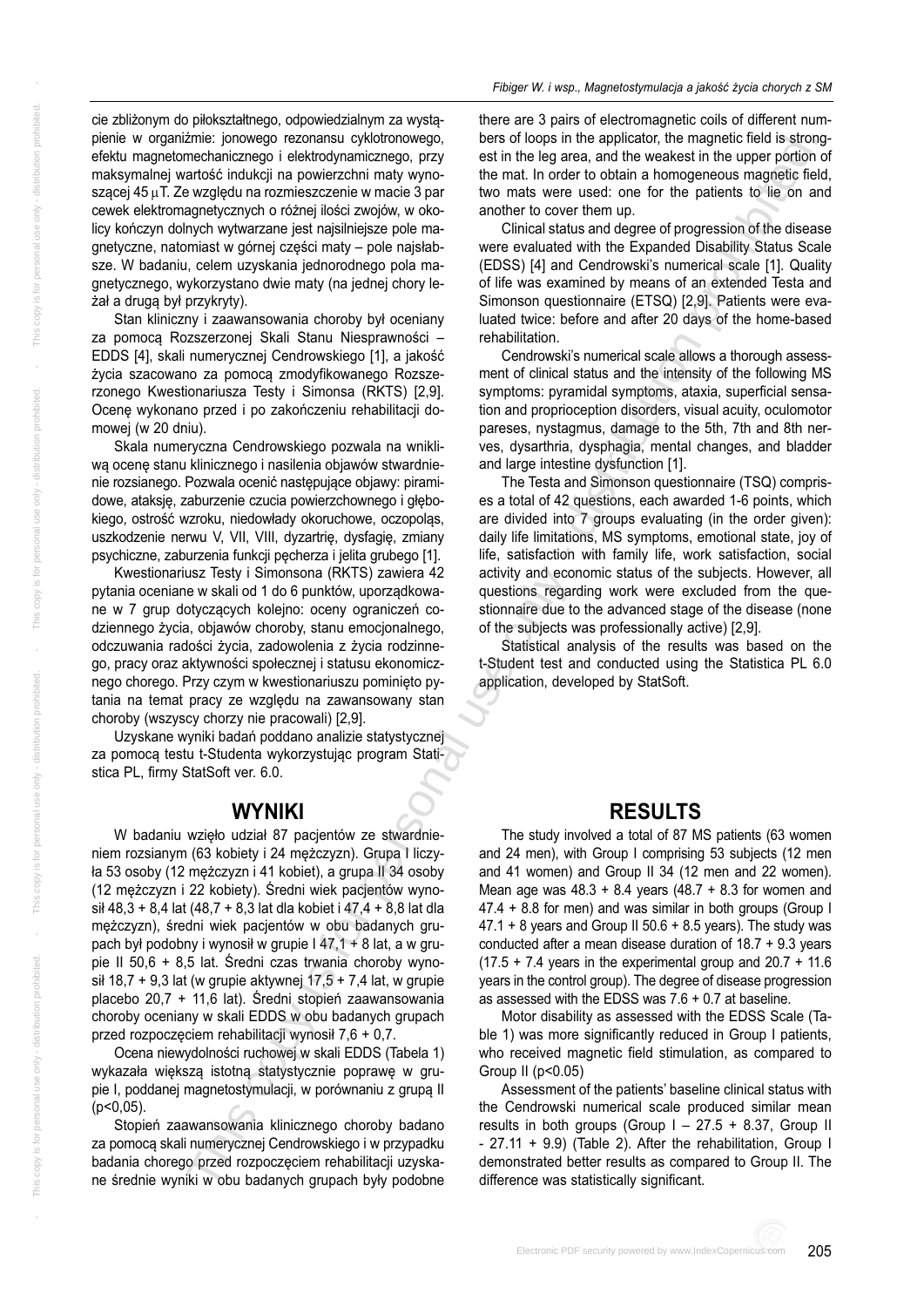(w grupie I 27,5 + 8,37, w grupie II 27,11 + 9,9) (Tabela 2). Po leczeniu rehabilitacyjnym lepsze wyniki uzyskano w grupie I niż w grupie II i była to różnica istotnie statystyczna.

Jakość życia chorych ze stwardnieniem rozsianym mierzona skalą RKTS była znamiennie wyższa w grupie I poddanej magnetostymulacji w porównaniu z grupą II. Różnica między średnimi w obu grupach po zakończeniu rehabilitacji była istotna statystycznie (p<0,05) (Tabela 3).

Dodatkowo szczegółowej analizie poddano poszczególne składowe skali jakości życia RKTS uwzględniające poziom fizycznego, psychologicznego i społecznego funkcjonowania chorych na stwardnienie rozsiane. U większości chorych poddanych magnetostymulacji średnia poprawa była znacznie wyższa niż w grupie II. Wyniki przedstawiono w Tabeli 4.

Spośród przeanalizowanych fizycznych składników jakości życia u osób z grupy I, poddanej magnetostymulacji w porównaniu z grupą II największą różnicę odnotowano w zakresie poprawy w codziennym funkcjonowaniu i takich czynnościach jak: toaleta, ubieranie się, spożywanie posiłków czy poruszanie się. W sposób istotny statystycznie poprawiła się także w grupie I siła mięśniowa, kontrola zwieraczy jak również zmniejszyło się napięcie mięśni, męczliwość, zaburzenia czucia czy zaburzenia równowagi. W grupie II co prawda zaobserwowano również istotną statystycznie poprawę w zakresie takich zmiennych jak spożywanie posiłków, męczliwość, czy osłabienia czucia, jednak różnica między średnimi wynikami była znacząco niższa w porównaniu z grupą I poddaną magnetostymulacji. **Pacification of magnetic field stimulation on patient and the effect of magnetic field status assessment of magnetic field status assessment of magnetic field status assessment of magnetic field status assessed of magnet** 

W wyniku zastosowanych ćwiczeń i magnetostymulacji za ob ser wo wano także istotną staty stycznie po prawę w stanie psychicznym chorych i funkcjonowaniu emocjonalnym, co zostało przedstawione w Tabeli 5.

Quality of life in Group I as assessed with the ETSQ was significantly greater in Group II. The difference between the mean scores in the two groups after rehabilitation was statistically significant (p<0.05) (Table 3).

Individual components of the ETSQ scale assessing physical, mental and social functioning of the MS patients were also additionally analysed in detail. Most patients who received magnetic field stimulation demonstrated a much greater mean improvement than the controls (see Table 4).

Of the physical components of the quality of life included in the analysis, the greatest improvement in the study group as against the controls was obtained as regards hygiene, getting dressed, eating meals and locomotion. Muscle strength and sphincter control also improved significantly in Group I. Moreover, there was a decrease in muscle tone, fatiguability, sensory weakness and balance disturbances. Although Group II presented with significant improvement in such parameters as eating meals, fatiguability or sensory weakness, the difference between the results before and after rehabilitation was much lower compared with Group I, i.e. the patients treated with magnetic field stimulation.

The exercises and magnetic field stimulation also produced statistically significant improvement in the subjects' mental and emotional functioning (Table 5)

The above results indicate a significant improvement in the joy of life, life satisfaction, behaviour and emotional control and ability to relax, a reduction in low mood and depression and elimination of anxiety in both groups, the differences being much more marked in Group I.

At the same time, magnetic field stimulation and rehabilitation did not have an impact on the social functioning of the patients, with no observable changes in such spheres as family problems, work satisfaction, or economic status.

| Tab. 1. The effect of magnetic field stimulation on motor ability as assessed with the EDDS Scale |                   |                                       |       |                   |                                       |       |  |  |  |
|---------------------------------------------------------------------------------------------------|-------------------|---------------------------------------|-------|-------------------|---------------------------------------|-------|--|--|--|
| Grupa/Group II<br>Grupa/Group I                                                                   |                   |                                       |       |                   |                                       |       |  |  |  |
| Zmienne/<br>Variables                                                                             | Srednie/<br>Means | Różnica średnich/<br>Means difference |       | Srednie/<br>Means | Różnica średnich/<br>Means difference |       |  |  |  |
| Przed/Before                                                                                      | 7.59              |                                       |       | 7.67              |                                       |       |  |  |  |
| Po/<br>$A_{\text{flux}}$                                                                          | 7.22              | 0.32                                  | 0.000 | 7.50              | 0.17                                  | 0.003 |  |  |  |

Tab. 1. Wpływ magnetostymulacji na niewydolności ruchową ocenianą w skali EDDS

|  | Tab. 2. Wpływ magnetostymulacji na stan kliniczny chorego oceniany w skali numerycznej wg Cendrowskiego                  |  |
|--|--------------------------------------------------------------------------------------------------------------------------|--|
|  | Tab. 2. The effect of magnetic field stimulation on patients' clinical status assessed with Cendrowski's numerical scale |  |

|                       | Grupa/Group       |                                       |       | Grupa/Group II    |                                       |       |
|-----------------------|-------------------|---------------------------------------|-------|-------------------|---------------------------------------|-------|
| Zmienne/<br>Variables | Srednie/<br>Means | Różnica średnich/<br>Means difference |       | Srednie/<br>Means | Różnica średnich/<br>Means difference |       |
| Przed/<br>Before      | 27.50             | 2.05                                  | 0.000 | 27.11             | 0.08                                  | 0.715 |
| Po/<br>After          | 25.45             |                                       |       | 27.02             |                                       |       |

Tab. 3. Jakość życia chorych na stwardnienie rozsiane – wynik ogólny w skali RKTS

*Tab. 3. The quality of life of MS patients – overall score in the Extended Testa and Simonson questionnaire*

|                       | Grupa/Group       |                                       | Grupa/Group II |                   |                                       |       |
|-----------------------|-------------------|---------------------------------------|----------------|-------------------|---------------------------------------|-------|
| Zmienne/<br>Variables | Srednie/<br>Means | Różnica średnich/<br>Means difference |                | Srednie/<br>Means | Różnica średnich/<br>Means difference |       |
| Przed/<br>Before      | 65.18             | $-15.84$                              | 0.000          | 63.61             | $-5.05$                               | 0.000 |
| Po/<br>After          | 81.03             |                                       |                | 68.67             |                                       |       |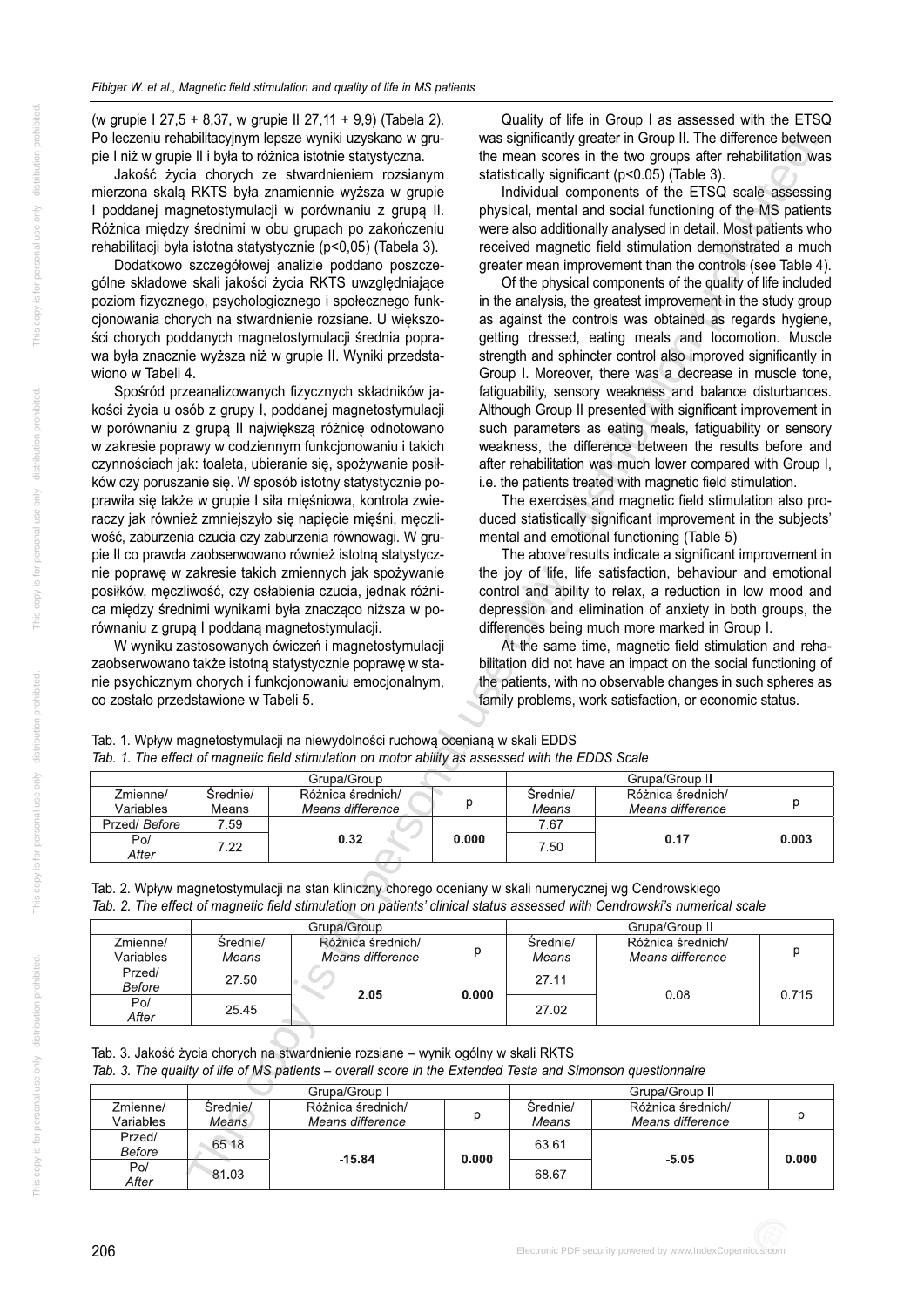Powyższe wyniki wskazują na istotną statystycznie poprawę w odczuwanej radości i zadowoleniu z życia, kontroli zachowania i emocji oraz umiejętności zrelaksowania się, zmniej szenie przygnę bienia i depresji oraz ustą pienie lęku



| Tab. 4. Fizyczne funkcjonowanie pacjentów – przed i po terapii w skali RKTS                                        |  |
|--------------------------------------------------------------------------------------------------------------------|--|
| Tab. 4. Physical functioning of the patients before and after treatment, Extended Testa and Simonson questionnaire |  |

| prawę w odczuwanej radości i zadowoleniu z życia, kontroli<br>zachowania i emocji oraz umiejętności zrelaksowania się,<br>zmniejszenie przygnębienia i depresji oraz ustąpienie lęku<br>Tab. 4. Fizyczne funkcjonowanie pacjentów – przed i po terapii w skali RKTS |                   |                                             |       |                   |                                                               |       |
|---------------------------------------------------------------------------------------------------------------------------------------------------------------------------------------------------------------------------------------------------------------------|-------------------|---------------------------------------------|-------|-------------------|---------------------------------------------------------------|-------|
| Tab. 4. Physical functioning of the patients before and after treatment, Extended Testa and Simonson questionnaire                                                                                                                                                  |                   |                                             |       |                   |                                                               |       |
| Grupa/Group I<br>Zmienne/<br>Variables                                                                                                                                                                                                                              | Średnie/<br>Means | Różnica<br>średnich/<br>Means<br>difference | p     | Średnie/<br>Means | Grupa/Group II<br>Różnica<br>średnich/<br>Means<br>difference | p     |
| Ograniczenie życia / przed<br>Limitation of life /before<br>Ograniczenie życia / po                                                                                                                                                                                 | 1.77<br>2.03      | $-0.26$                                     | 0.01  | 1.58<br>1.85      | $-0.26$                                                       | 0.04  |
| Limitation of life /after<br>Toaleta i ubieranie się / przed<br>Hygiene and getting dressed/before<br>Toaleta i ubieranie się / po                                                                                                                                  | 2.20<br>2.45      | $-0.22$                                     | 0.04  | 2.05<br>2.26      | $-0.20$                                                       | 0.08  |
| Hygiene and getting dressed/after<br>Spożywanie posiłków / przed<br>Eating meals/before<br>Spożywanie posiłków / po                                                                                                                                                 | 3.18              | $-0.45$                                     | 0.000 | 2.94              | $-0.29$                                                       | 0.04  |
| Eating meals/after<br>Wchodzenie na schody / przed<br>Climbing stairs/before                                                                                                                                                                                        | 3.64<br>1.11      | $-0.16$                                     | 0.09  | 3.23<br>1.55      | $-0.11$                                                       | 0.16  |
| Wchodzenie na schody / po<br>Climbing stairs/after<br>Robienie zakupów / przed<br>Shopping/before                                                                                                                                                                   | 1.28<br>1.00      |                                             |       | 1.70<br>1.00      |                                                               |       |
| Robienie zakupów / po<br>Shopping/after<br>Poruszanie się / przed                                                                                                                                                                                                   | 1.00              | 0                                           |       | 1.00              | $\mathbf 0$                                                   |       |
| Locomotion/ before<br>Poruszanie się / po<br>Locomotion/after                                                                                                                                                                                                       | 1.54<br>1.83      | $-0.28$                                     | 0.000 | 1.55<br>1.70      | $-0.14$                                                       | 0.06  |
| Wpływ innych chorób / przed<br>Effects of other diseases/before<br>Wpływ innych chorób / po                                                                                                                                                                         | 4.52<br>4.61      | $-0.16$                                     | 0.04  | 4.52<br>4.52      | $\mathbf 0$                                                   | 1.0   |
| Effects of other diseases/after<br>Siła mięśniowa / przed<br>Muscle strength/before<br>Siła mięśniowa / po                                                                                                                                                          | 1.01<br>1.50      | $-0.49$                                     | 0.000 | 1.05<br>1.20      | $-0.14$                                                       | 0.09  |
| Muscle strength/after<br>Męczliwość/przed<br>Fatiguability/before<br>Meczliwość / po                                                                                                                                                                                | 1.05              | $-0.71$                                     | 0.000 | 1.08              | $-0.47$                                                       | 0.000 |
| Fatiguability/after<br>Osłabienie wzroku / przed<br>Impaired Vision/before                                                                                                                                                                                          | 1.77<br>1.71      |                                             |       | 1.55<br>1.70      |                                                               |       |
| Osłabienie wzroku / po<br>Impaired Vision/after<br>Osłabienie czucia / przed                                                                                                                                                                                        | 2.01              | $-0.30$                                     | 0.000 | 1.73              | $-0.02$                                                       | 0.321 |
| Sensory weakness/before<br>Osłabienie czucia / po<br>Sensory weakness/after                                                                                                                                                                                         | 1.60<br>2.26      | $-0.66$                                     | 0.000 | 1.50<br>1.70      | $-0.20$                                                       | 0.006 |
| Zaburzenia zwieraczy / przed<br>Sphincter disorders/before<br>Zaburzenia zwieraczy / po                                                                                                                                                                             | 1.50<br>2.16      | $-0.66$                                     | 0.000 | 1.41<br>1.50      | $-0.08$                                                       | 0.262 |
| Sphincter disorders/after<br>Ataksja / przed<br>Ataxia/before                                                                                                                                                                                                       | 1.28              | $-0.81$                                     | 0.000 | 1.58              | $-0.29$                                                       | 0.002 |
| Ataksja / po<br>Ataxia/after<br>Inne/przed                                                                                                                                                                                                                          | 2.09<br>1.18      |                                             |       | 1.88<br>1.14      |                                                               |       |
| Other/before<br>Inne/po<br>Other/after                                                                                                                                                                                                                              | 2.16              | $-0.98$                                     | 0.000 | 2.29              | $-0.14$                                                       | 0.000 |
|                                                                                                                                                                                                                                                                     |                   |                                             |       |                   |                                                               |       |

 $\bar{1}$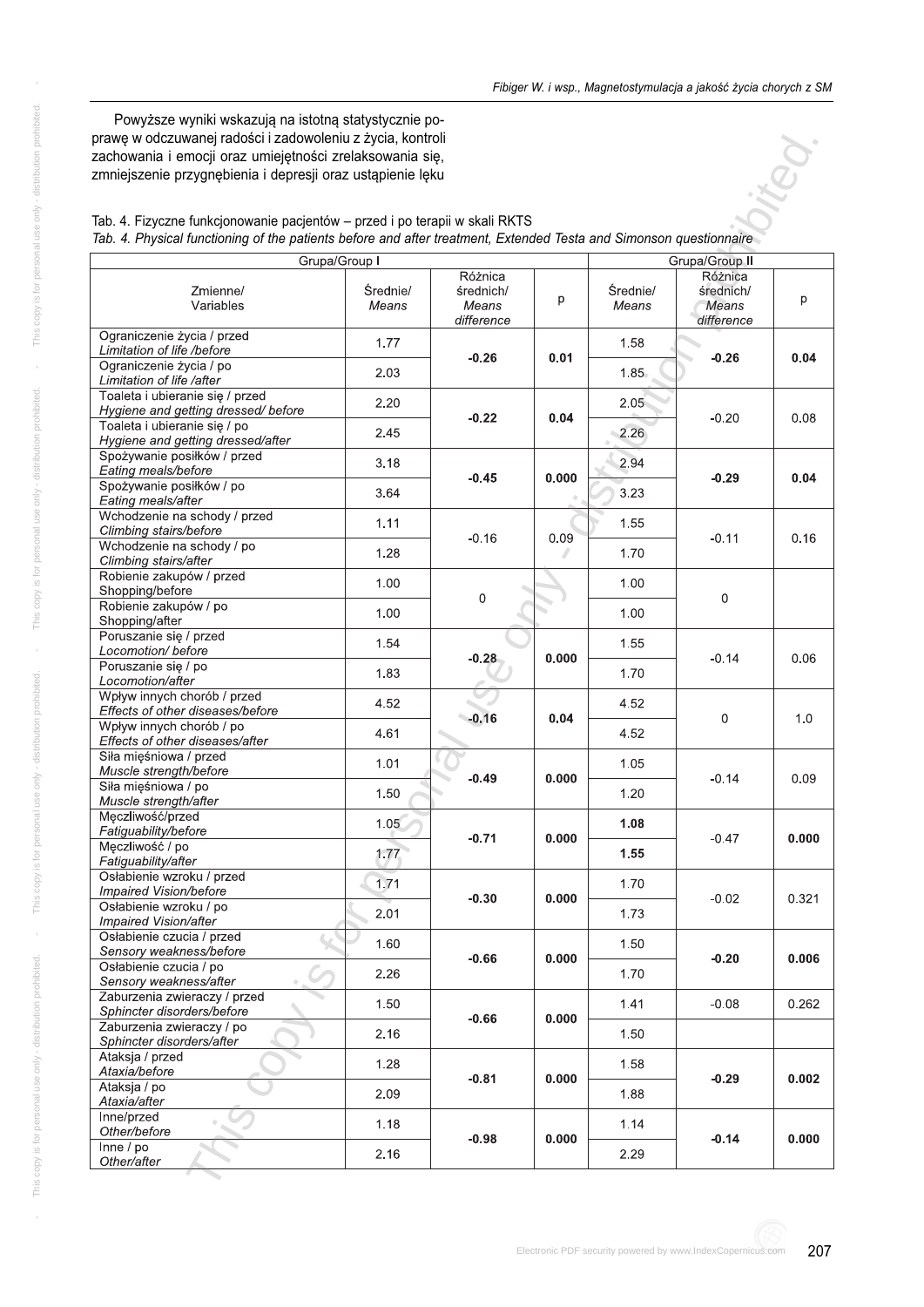| Tab. 5. Psychological components of quality of life in Extended Testa and Simonson Questionnaire                                                                                                                                                                                                                                                                                                                                                                                                                                                                                                                                                                                                                                                                                                                                                                                                                                                                                                                                                                                                                                                                                                                                                                                                                                                                                                                                                                                                                                                                                                                                                                                                                                                                                                                                                 |                   | Grupa/Group I                    |       |                   | Grupa/Group II                                   |       |
|--------------------------------------------------------------------------------------------------------------------------------------------------------------------------------------------------------------------------------------------------------------------------------------------------------------------------------------------------------------------------------------------------------------------------------------------------------------------------------------------------------------------------------------------------------------------------------------------------------------------------------------------------------------------------------------------------------------------------------------------------------------------------------------------------------------------------------------------------------------------------------------------------------------------------------------------------------------------------------------------------------------------------------------------------------------------------------------------------------------------------------------------------------------------------------------------------------------------------------------------------------------------------------------------------------------------------------------------------------------------------------------------------------------------------------------------------------------------------------------------------------------------------------------------------------------------------------------------------------------------------------------------------------------------------------------------------------------------------------------------------------------------------------------------------------------------------------------------------|-------------------|----------------------------------|-------|-------------------|--------------------------------------------------|-------|
|                                                                                                                                                                                                                                                                                                                                                                                                                                                                                                                                                                                                                                                                                                                                                                                                                                                                                                                                                                                                                                                                                                                                                                                                                                                                                                                                                                                                                                                                                                                                                                                                                                                                                                                                                                                                                                                  |                   | Różnica                          |       |                   | Różnica                                          |       |
| Zmienne/<br>Variables                                                                                                                                                                                                                                                                                                                                                                                                                                                                                                                                                                                                                                                                                                                                                                                                                                                                                                                                                                                                                                                                                                                                                                                                                                                                                                                                                                                                                                                                                                                                                                                                                                                                                                                                                                                                                            | Średnie/<br>Means | Srednich/<br>Means<br>difference | p     | Średnie/<br>Means | Średnich/<br>Means<br>difference                 | p     |
| Radość życia / przed<br>Joy of Life/ before                                                                                                                                                                                                                                                                                                                                                                                                                                                                                                                                                                                                                                                                                                                                                                                                                                                                                                                                                                                                                                                                                                                                                                                                                                                                                                                                                                                                                                                                                                                                                                                                                                                                                                                                                                                                      | 1.94              | $-0.81$                          | 0.000 | 1.79              | $-0.44$                                          | 0.000 |
| Radość życia /po<br>Joy of Life/after                                                                                                                                                                                                                                                                                                                                                                                                                                                                                                                                                                                                                                                                                                                                                                                                                                                                                                                                                                                                                                                                                                                                                                                                                                                                                                                                                                                                                                                                                                                                                                                                                                                                                                                                                                                                            | 2.75              |                                  |       | 2.23              |                                                  |       |
| Przygnębienie / przed<br>Depression/before                                                                                                                                                                                                                                                                                                                                                                                                                                                                                                                                                                                                                                                                                                                                                                                                                                                                                                                                                                                                                                                                                                                                                                                                                                                                                                                                                                                                                                                                                                                                                                                                                                                                                                                                                                                                       | 2.43              | $-2.07$                          | 0.000 | 2.50              | $-0.67$                                          | 0.000 |
| Przygnębienie / po<br>Depression/after                                                                                                                                                                                                                                                                                                                                                                                                                                                                                                                                                                                                                                                                                                                                                                                                                                                                                                                                                                                                                                                                                                                                                                                                                                                                                                                                                                                                                                                                                                                                                                                                                                                                                                                                                                                                           | 4.50              |                                  |       | 3.17              |                                                  |       |
| Lek / przed<br>Anxiety/before                                                                                                                                                                                                                                                                                                                                                                                                                                                                                                                                                                                                                                                                                                                                                                                                                                                                                                                                                                                                                                                                                                                                                                                                                                                                                                                                                                                                                                                                                                                                                                                                                                                                                                                                                                                                                    | 2.92              |                                  |       | 2.73              |                                                  |       |
| Lęk / po<br>Anxiety/after                                                                                                                                                                                                                                                                                                                                                                                                                                                                                                                                                                                                                                                                                                                                                                                                                                                                                                                                                                                                                                                                                                                                                                                                                                                                                                                                                                                                                                                                                                                                                                                                                                                                                                                                                                                                                        | 4.50              | $-1.75$                          | 0.000 | 3.05              | $-0.32$                                          | 0.02  |
| Kontrola zach. i emocji / przed<br>behaviour and emotional control/before                                                                                                                                                                                                                                                                                                                                                                                                                                                                                                                                                                                                                                                                                                                                                                                                                                                                                                                                                                                                                                                                                                                                                                                                                                                                                                                                                                                                                                                                                                                                                                                                                                                                                                                                                                        | 4.22              | $-0.32$                          | 0.000 | 4.20              | $-0.02$                                          | 0.571 |
| Kontrola zach. i emocji / po<br>behaviour and emotional control/after                                                                                                                                                                                                                                                                                                                                                                                                                                                                                                                                                                                                                                                                                                                                                                                                                                                                                                                                                                                                                                                                                                                                                                                                                                                                                                                                                                                                                                                                                                                                                                                                                                                                                                                                                                            | 4.54              |                                  |       | 4.23              |                                                  |       |
| Szczęśliwość / przed<br>Happiness/before                                                                                                                                                                                                                                                                                                                                                                                                                                                                                                                                                                                                                                                                                                                                                                                                                                                                                                                                                                                                                                                                                                                                                                                                                                                                                                                                                                                                                                                                                                                                                                                                                                                                                                                                                                                                         | 2.20              |                                  |       | 2.17              |                                                  |       |
| Szczęśliwość / po<br>Happiness/after                                                                                                                                                                                                                                                                                                                                                                                                                                                                                                                                                                                                                                                                                                                                                                                                                                                                                                                                                                                                                                                                                                                                                                                                                                                                                                                                                                                                                                                                                                                                                                                                                                                                                                                                                                                                             | 4.56              | $-2.35$                          | 0.000 | 2.85              | $-0.67$                                          | 0.006 |
| Relaksacja / przed<br>Relaxation/before                                                                                                                                                                                                                                                                                                                                                                                                                                                                                                                                                                                                                                                                                                                                                                                                                                                                                                                                                                                                                                                                                                                                                                                                                                                                                                                                                                                                                                                                                                                                                                                                                                                                                                                                                                                                          | 1.50              |                                  | 0.000 | 1.55              |                                                  |       |
| Relaksacja /po<br>Relaxation/after                                                                                                                                                                                                                                                                                                                                                                                                                                                                                                                                                                                                                                                                                                                                                                                                                                                                                                                                                                                                                                                                                                                                                                                                                                                                                                                                                                                                                                                                                                                                                                                                                                                                                                                                                                                                               | 2.67              | $-1.16$                          |       | 1.73              | $-0.17$                                          | 0.066 |
| Zadowolenie z życia / przed<br>Life satisfaction/before                                                                                                                                                                                                                                                                                                                                                                                                                                                                                                                                                                                                                                                                                                                                                                                                                                                                                                                                                                                                                                                                                                                                                                                                                                                                                                                                                                                                                                                                                                                                                                                                                                                                                                                                                                                          | 1,60              |                                  | 0.000 | 1.55              |                                                  | 0.000 |
| Zadowolenie z życia / po<br>Life satisfaction/after                                                                                                                                                                                                                                                                                                                                                                                                                                                                                                                                                                                                                                                                                                                                                                                                                                                                                                                                                                                                                                                                                                                                                                                                                                                                                                                                                                                                                                                                                                                                                                                                                                                                                                                                                                                              | 2.45              | $-0.84$                          |       | 1.97              | $-0.41$                                          |       |
| nie wyraźniejsze w grupie I poddanej magnetostymulacji.<br>Natomiast nie odnotowano różnic w zakresie funkcjo-<br>nowania społecznego u chorych na stwardnienie rozsiane<br>w wyniku magnetostymulacji i rehabilitacji. Nie zaobserwo-<br>wano żadnych zmian w takich sferach jak kłopoty rodzinne,                                                                                                                                                                                                                                                                                                                                                                                                                                                                                                                                                                                                                                                                                                                                                                                                                                                                                                                                                                                                                                                                                                                                                                                                                                                                                                                                                                                                                                                                                                                                              |                   |                                  |       |                   |                                                  |       |
| zadowolenie z pracy, status ekonomiczny.<br><b>DYSKUSJA</b>                                                                                                                                                                                                                                                                                                                                                                                                                                                                                                                                                                                                                                                                                                                                                                                                                                                                                                                                                                                                                                                                                                                                                                                                                                                                                                                                                                                                                                                                                                                                                                                                                                                                                                                                                                                      |                   |                                  |       | <b>DISCUSSION</b> |                                                  |       |
| W latach 90-tych opublikowano wiele doniesień nauko-                                                                                                                                                                                                                                                                                                                                                                                                                                                                                                                                                                                                                                                                                                                                                                                                                                                                                                                                                                                                                                                                                                                                                                                                                                                                                                                                                                                                                                                                                                                                                                                                                                                                                                                                                                                             |                   |                                  |       |                   | The 1990s brought numerous reports demonstrating |       |
| the beneficial effect of magnetic field stimulation on MS<br>wych wykazując pozytywny wpływ magnetostymulacji na le-<br>czenie objawów stwardnienia rozsianego. Pionierem w tej<br>symptoms. The pioneer in the field was Sandyk, who in<br>dziedzinie był Sandyk, który w 1992 roku opisał zaobserwo-<br>1992 reported improvement in motor activities and cogni-<br>waną poprawę czynności ruchowych oraz funkcji poznaw-<br>tive function that he had observed [10-15]. In 1996, Nielsen<br>czych [10-15]. W roku 1996 Nielsen zwrócił uwagę na zna-<br>noted a statistically significant decrease in muscle tone and<br>mienne statystycznie zmniejszenie napięcia mięśniowego<br>normalization of tendon reflexes in patients undergoing ma-<br>i normalizację odruchów głębokich u chorych poddanych<br>gnetic field stimulation as compared to controls [16]. Further<br>magnetostymulacji, w stosunku do grupy placebo [16]. Dal-<br>research in the late 1990s also confirmed a beneficial effect<br>sze badania prowadzone pod koniec lat 90-tych również<br>of this therapeutic modality on spastic muscle tone, sphincter<br>potwierdzają pozytywny wpływ tej terapii na napięcie spa-<br>function, muscle weakness and pain [4,17-19].<br>styczne, funkcje zwieraczy, osłabienie siły mięśni, dolegli-<br>Until quite recently studies on multiple sclerosis were<br>wości bólowe [4,17-19].<br>confined to analyses of damage and disability. The first<br>Do niedawna badania dotyczące stwardnienia rozsia-<br>article on the quality of life of MS patients was published as<br>nego były ograniczone do analizy uszkodzeń i niepełno-<br>late as 1992 [20]. At present, a holistic approach to patients<br>sprawności. Pierwszy artykuł dotyczący jakości życia cho-<br>is being adopted more and more frequently in medicine, |                   |                                  |       |                   |                                                  |       |
| rych na SM został opublikowany dopiero w 1992 roku [20].<br>taking into account not only their somatic status and motor<br>Obecnie coraz częściej stosuje się holistyczne podejście<br>ability but also emotional state and social functioning,                                                                                                                                                                                                                                                                                                                                                                                                                                                                                                                                                                                                                                                                                                                                                                                                                                                                                                                                                                                                                                                                                                                                                                                                                                                                                                                                                                                                                                                                                                                                                                                                  |                   |                                  |       |                   |                                                  |       |

#### Tab. 5. Psychologiczne składniki jakości życia w skali RKTS

## **DYSKUSJA**

## **DISCUSSION**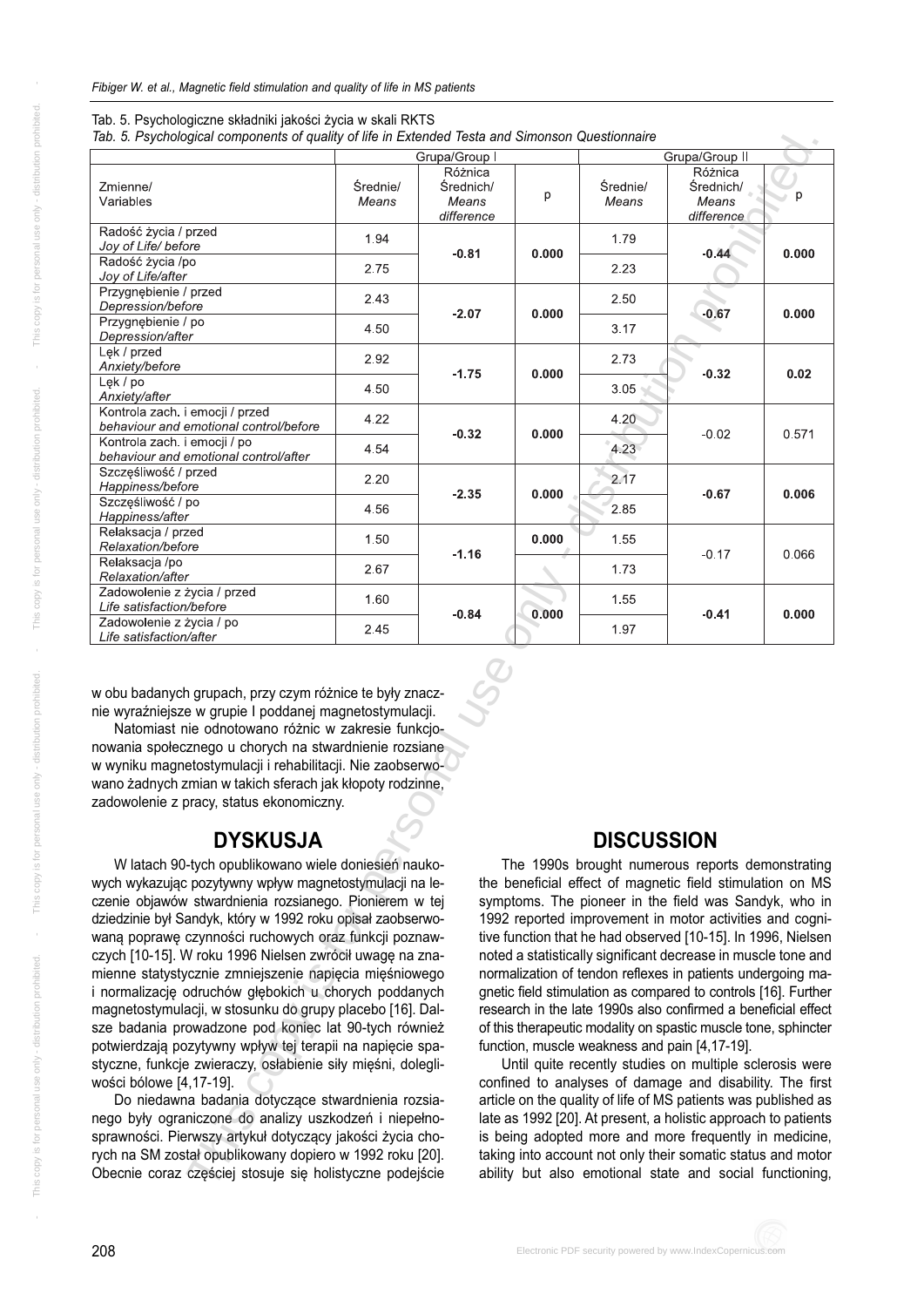do pacjenta, uwzględniające nie tylko jego stan somatyczny i sprawność ruchową, ale również stan emocjonalny oraz funkcjonowanie społeczne. W szczególności dotyczy to osób z chorobami przewlekle postępującymi takimi jak stwardnienie rozsiane.

Powyższe badanie skoncentrowało się na ocenie wpływu magnetostymulacji na sprawność ruchową, stan kliniczny i jakość życia chorych na stwardnienie rozsiane u osób z dużym stopniem zaawan sowania tej choroby. Uzy skane korzystne wyniki rehabilitacji w obu badanych grupach potwierdzają tezę, że ćwiczenia prowadzone w warunkach domowych są często jedynym sposobem na poprawę stanu sprawności ruchowej i psychicznej, a przez to na poprawę choćby przejściową jakości życia u chorych z dużym stopniem niepełnosprawności. Warto podkreślić, że znacznie korzystniejsze efekty leczenia rehabilitacyjnego uzyskuje się poprzez stosowanie ćwiczeń wspólnie z magnetostymulacją, na co wskazują uzyskane wyniki w grupie I. Wykonywanie zabiegów rehabilitacyjnych (ćwiczeń i magnetostymulacji) w domu chorego oczywiście ze względów organizacyjnych i technicznych jest utrudnione, ale nie niemożliwe. Wpływa ono korzystnie na sprawność ruchową i psychiczną chorego ze stwardnieniem rozsianym. Należy zaznaczyć, że przedstawione badanie jest jednym z pierwszych tego typu wykonanych w domu chorego, dotychczas przeprowadzano je tylko w warunkach szpitalnych lub ambulatoryjnych uzyskując podobne rezultaty [2,5,8,21]. Uzyskane wyniki są na tyle obiecujące, że stosowanie magnetostymulacji i ćwiczeń u osób chorych na stwardnienie rozsiane jest godne polecenia. **N** red. Exception and the magnetic state of the magnetic state in the magnetic state in the magnetic state of the magnetic state in the magnetic state in the magnetic state in the magnetic state in the magnetic state in

## **WNIOSKI**

- 1. Magnetostymulacja w sposób znamienny wpływa na poprawę jakości życia chorych na stwardnienie rozsiane.
- 2. Ćwiczenia i magnetostymulacia u osób z SM, z zaawansowanym stopniem niepełnosprawności wpływają korzystnie na poprawę sprawności ruchowej chorego, wykonywanie codziennych czynności takich jak toaleta czy samodzielne ubieranie się.
- 3. W wyniku przeprowadzonych zabiegów rehabilitacyjnych zaobserwowano wśród badanych osób poprawę ich siły mięśniowej, kontroli zwieraczy, zmniejszenie ogólnej męczliwości i zaburzeń równowagi.
- 4. Codziennie ćwiczenia rehabilitacyjne i magnetostymulacja wpłynęły korzystnie na poprawę stanu psychicznego chorych na stward nienie rozsiane, zmniej szenie depresji i lęku oraz poprawę samopoczucia.
- 5. Magnetostymulacja wspomaga efekty ćwiczeń fizycznych w trakcie prowadzenia rehabilitacji domowej chorych na stwardnienie rozsiane.

# **PIŚMIENNICTWO / REFERENCES**

- 1. Cendrowski W. Stwardnienie rozsiane. Warszawa: PZWL; 1993.
- 2. Cendrowski W, Kwolek A, Wieliczko E. Jakość życia chorych na stwardnienie rozsiane: wstępne wyniki szpitalnej rehabilitacji. Post Rehabil 1999;13:13-19.
- 3. Kurtzke J. Rating neurologic impairment in multiple sclerosis: an expanded disability status scale (EDSS). Neurology 1983;33:1444-1452.
- 4. Opara J. Kompleksowa rehabilitacja chorych ze stwardnieniem rozsianym. Neur i Neurochirurgia Pol 1998; T32:3:623-632.
- 5. Sieroń A, red. Zastosowanie pól magnetycznych w medycynie. Bielsko-Biała: α-medica Press; 2000. str. 175-221.

The present study focused on assessing the influence of magnetic field stimulation on the motor ability, clinical status and quality of life in patients with very advanced MS. Positive effects obtained in both groups confirmed the hypothesis that rehabilitation exercises at home are often the only means to improve motor and mental ability, which in turn has a beneficial effect, even if only a temporary one, on the quality of life of severely disabled patients. It is worth emphasizing that supplementing rehabilitation with magnetic field stimulation boosts the beneficial effects of the exercises, as can be seen in the results obtained by Group I. Although rehabilitation (exercise and magnetic field stimulation) at home obviously poses some organizational and technical difficulties, it is not impossible. It has a beneficial impact on the motor and mental ability of MS patients. It should be noted that the present study is one of the very first to be conducted in patients' homes. To date, similar studies have been conducted only in the hospital or outpatient clinic setting, with similar results [2, 5, 8, 21]. Our findings are so promising that we find magnetic field stimulation and exercise worth recommending as a therapeutic modality for patients with multiple sclerosis.

## **CONCLUSIONS**

- Magnetic field stimulation had a significant impact on the quality of life in the multiple sclerosis patients.
- 2. Exercise and magnetic field stimulation in patients with advanced disability in SM, improved their motor ability and day-to-day activities such as hygiene or getting dressed unassisted.
- 3. Rehabilitation improved muscle strength and sphincter control and decreased general fatiguability and balance disturbances.
- 4. Everyday rehabilitation exercises and magnetic field stimulation had a beneficial effect on the patients' mental state, depression, anxiety and well-being.
- 5. Magnetic stimulation enhanced the impact of homebased rehabilitation exercises performed by the MS patients.